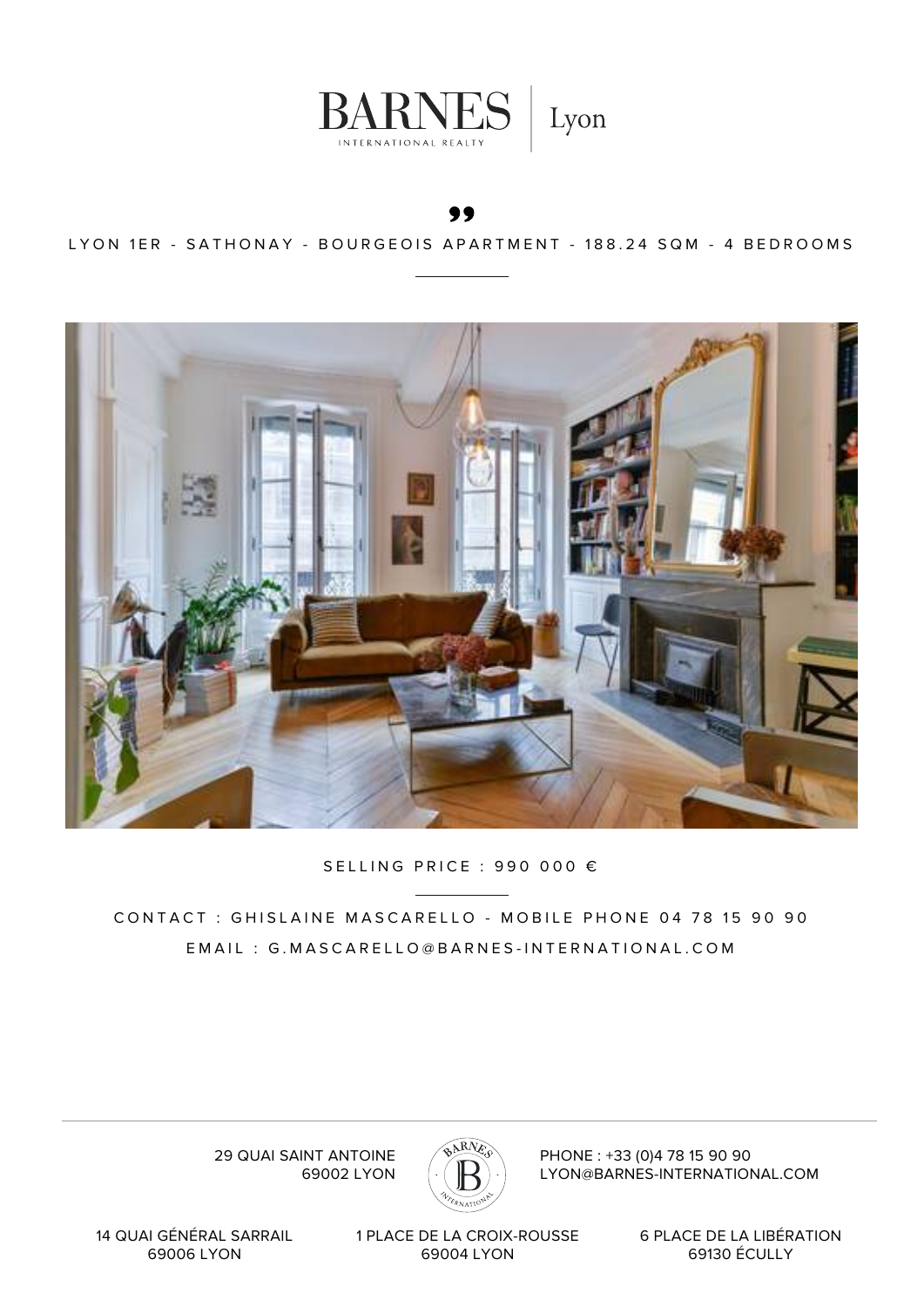

## DESCRIPTION

SATHONAY - On the 5th floor with elevator, tastefully renovated family apartment of 188.24 m<sup>2</sup> (Carrez Law) crossing N/S. It is composed of an entrance, living room with alcove, dining room with open, fitted and equipped kitchen, pantry, 4 bedrooms, bathroom, shower room and 2 toilets. Charm of the old: fireplaces, Herringbone parquet floors, woodwork. Well put. 1 cellar completes this property. Availability July 1, 2022.

# CARACTÉRISTIQUES

| Accommodation type: | Flat           | Living area:                 | 188.24 $m2$ | Land area $(m2)$ : | $\overline{\phantom{a}}$ |
|---------------------|----------------|------------------------------|-------------|--------------------|--------------------------|
| Expenses:           | 2260€/<br>year | <b>Balcony Surface:</b>      |             | Lift:              | Yes                      |
| Swimming pool:      | No             | Number of lots:              | 167         | Deposit:           | $\overline{\phantom{0}}$ |
| États des lieux :   | $\sim$         | Additional contingent rent : | $\sim$      | room number:       | 6                        |
| Bedrooms:           |                | Fees chargeable:             | Seller      |                    |                          |



PHONE : +33 (0)4 78 15 90 90 LYON@BARNES-INTERNATIONAL.COM

29 QUAI SAINT ANTOINE 69002 LYON

14 QUAI GÉNÉRAL SARRAIL 69006 LYON

1 PLACE DE LA CROIX-ROUSSE 69004 LYON

6 PLACE DE LA LIBÉRATION 69130 ÉCULLY